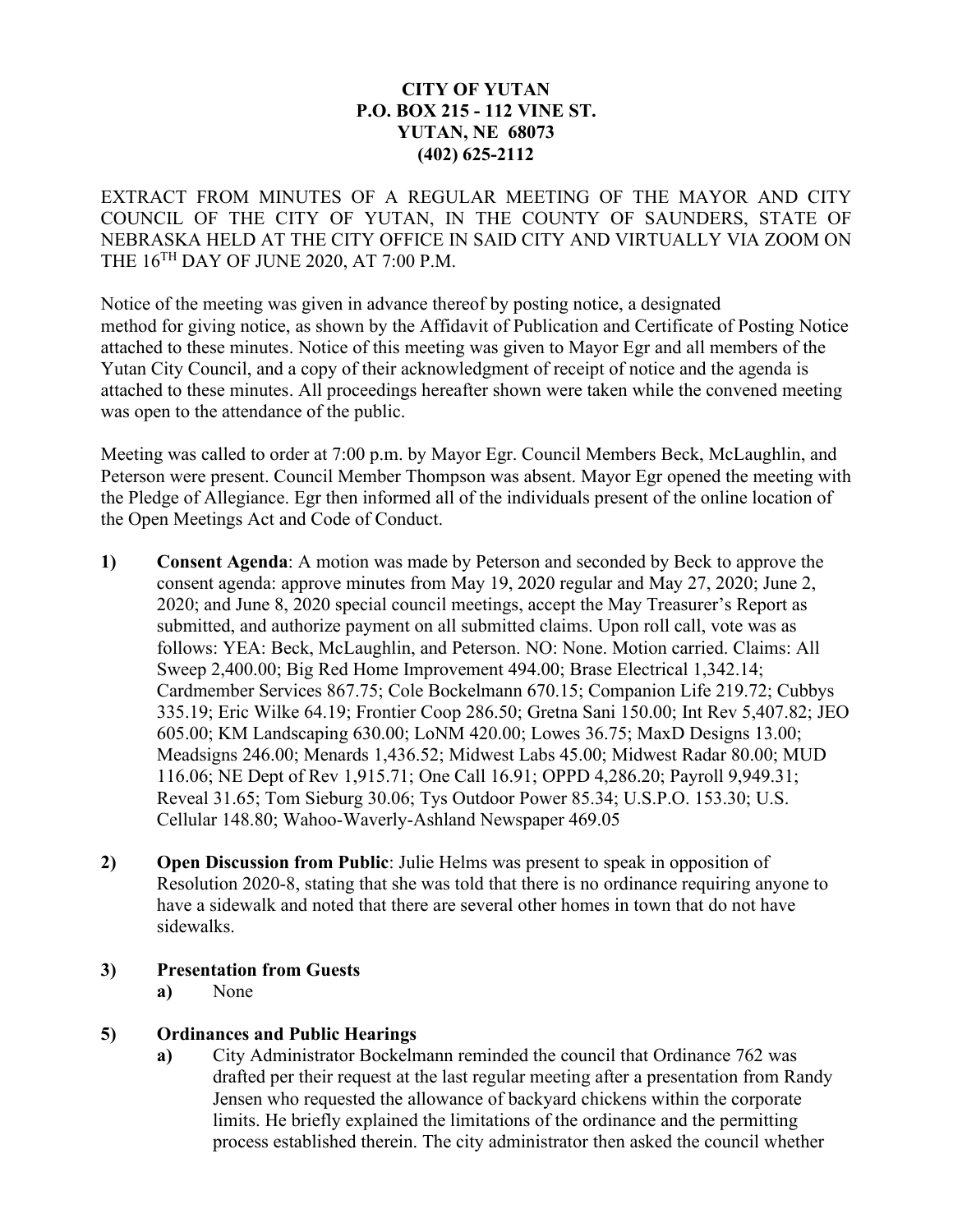they had any questions regarding the drafted ordinance. Council President McLaughlin asked whether the city administrator was looking for this ordinance to go through three readings, and the city administrator stated that the council could choose to do that or could waive them and approve it at one meeting. City Administrator Bockelmann did state that this ordinance, while community-driven, is not as straightforward an issue as he normally recommends waiving the three readings for. Council Member Beck stated that the ordinance did impose strict rules to prevent issues. Council Member Peterson indicated her opposition to the ordinance. No motion was made, so no action was taken on Ordinance 762.

- **b)** City Administrator noted that the Planning Commission recommended approval of Ordinance 763. Mayor Egr opened the public hearing to consider the zoning text amendment to increase the maximum sidewall height in the R-1 and R-2 zoning districts at 7:09 p.m. No public comment was given. The public hearing was closed at 7:10 p.m. A motion to waive the three readings and approve Ordinance 763 was made by McLaughlin and seconded by Peterson. Upon roll call, vote was as follows: YEA: Beck, McLaughlin, and Peterson. NO: None. Motion carried.
- **c)** The city administrator noted that this ordinance was drafted per council request at the last meeting following a resident's request to remove breed-specific language from the City's dangerous dog regulations. City Administrator Bockelmann explained that he worked with the City Attorney to review state statute and draft this ordinance. Council President McLaughlin asked when the American Kennel Club changed their position on breed-specific regulations, and the city administrator said that he was not sure on an exact date but would assume that it happened within the last couple of years. Council President McLaughlin then clarified that a dog would have to bite someone before being deemed dangerous, to which City Attorney Maureen Freeman-Caddy agreed. It was then noted that the same threshold is currently used for all other dog breeds before they are able to be deemed dangerous. Council Member Peterson asked whether there is strong enough action allowed in the City's ordinance to respond appropriately if a dog did injure someone. City Attorney Freeman-Caddy explained what is currently allowed in the ordinance and noted that the process and consequences are in compliance with state statute. The city attorney then explained the difficulty in enforcing any law that goes beyond what state statute prescribes. Council Member Peterson acknowledged the importance of complying with state law and emphasized the need for the Yutan Police Department to closely watch these situations. The city administrator agreed to work with the police chief going forward to ensure that potential problems are properly monitored. Council President McLaughlin asked whether the regulations could be changed to mandate the removal of dangerous dogs from the city, and City Attorney Freeman-Caddy stated that the council could choose to do so if they changed a different section of the code than what is currently in this ordinance. The council discussed whether mandating the removal from town is the right option, and City Administrator Bockelmann warned that doing so could be complicated, as the council would likely want to set different standards for which dogs are eligible for removal depending on the level of threat. The city attorney discussed the possibilities with the council. A motion to approve the first reading of Ordinance 764 pending modifications was made by Peterson and seconded by Beck. Upon roll call, vote was as follows: YEA: Beck, McLaughlin, and Peterson. NO: None. Motion carried.

.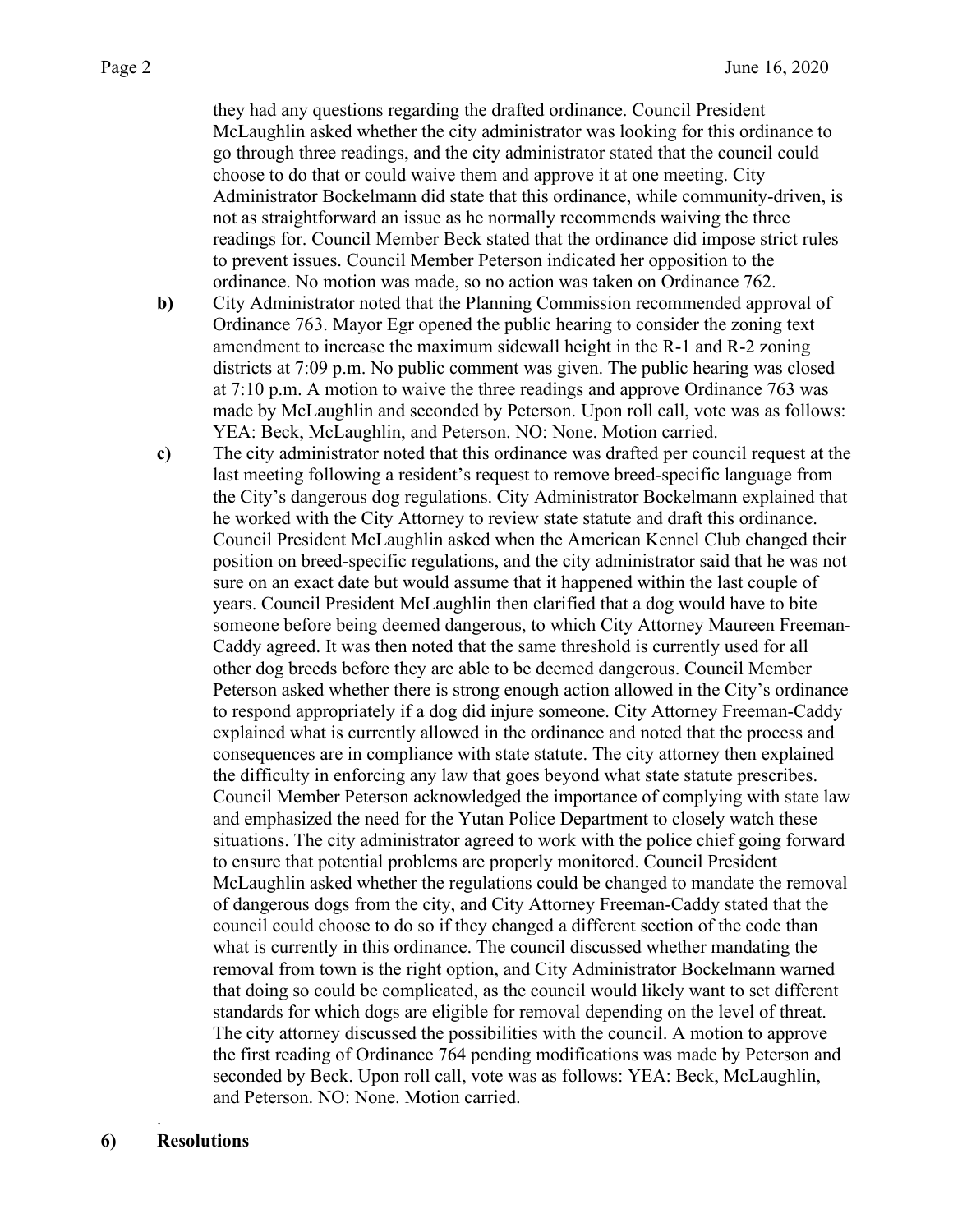**a)** City Administrator Bockelmann mentioned that this item was requested by multiple council members to be readdressed at this meeting. The city administrator explained that the process of requiring a homeowner to replace their sidewalk must begin by resolution unlike nuisance abatement which begins with a notice by letter. Mayor Egr and council members spoke with Julie Helms about the points she discussed in the open discussion portion of the meeting. Council Member Peterson noted that, while this resolution only references two specific properties, others are being looked at; she further stated that the city's attorney previously informed the council that there is an ADA-compliance issue to consider, as cities are typically expected to add more sidewalks rather than allow their removal. They discussed how new construction are required to put in sidewalks by the subdivision regulations, and it was questioned whether older properties without sidewalks would fall under a grandfather clause that would prevent the City from requiring them to install sidewalks. City Attorney Freeman-Caddy informed the council that no such grandfather clause exists and that, by law, the council can require the construction of a sidewalk on any property in the city at any time. When asked by Julie Helms why their property was suddenly being addressed when there are other properties without sidewalks, the city administrator explained that it was brought to staff's attention that this property's sidewalk was recently removed, and it is his position that setting this standard now is important to prevent other homeowners around the city from removing their sidewalks without replacing them. He noted that the council could further address the properties in older sections of town that have never had sidewalks or have not had them in decades but that the process needs to start somewhere. Council Member Peterson mentioned that her concern is that, if this resolution is not passed, it will create a precedent that homeowners can freely remove their sidewalks, and eventually, no continuous sidewalks will exist in town. Council Member Peterson requested that this item be addressed next month to provide staff time to investigate other properties that have maybe also removed their sidewalks in recent years. Council President McLaughlin agreed that another resolution could be written that would incorporate any other properties with similar circumstances, and City Administrator Bockelmann warned that, while staff can certainly try to do that, the council must also be aware of the potential budgetary implications, as it may be necessary for the City to bear the upfront cost of replacing the sidewalks until a lien on the property is paid. City Administrator Bockelmann then asked what threshold the council wants when looking at properties that potentially removed sidewalks, if they wanted staff to go back five years or ten or longer, and Council President McLaughlin mentioned that it couldn't be too far in some cases, as the property would have likely changed hands. The council will review staff's findings at the next meeting and revisit this resolution.

# **7) Other Action Items**

- **a)** The city administrator explained that this agreement would be between Yutan Public Schools and the City of Yutan for ballfield usage, mostly for softball. He stated that the agreement is almost identical to the previously approved agreements with other athletic organizations. A motion to approve the license and management agreement with Yutan Public Schools was made by Peterson and seconded by Beck. Upon roll call vote was as follows: YEA: Beck, McLaughlin, and Peterson. NO: None. Motion carried.
- **b)** City Administrator Bockelmann explained the specifications of the improvements to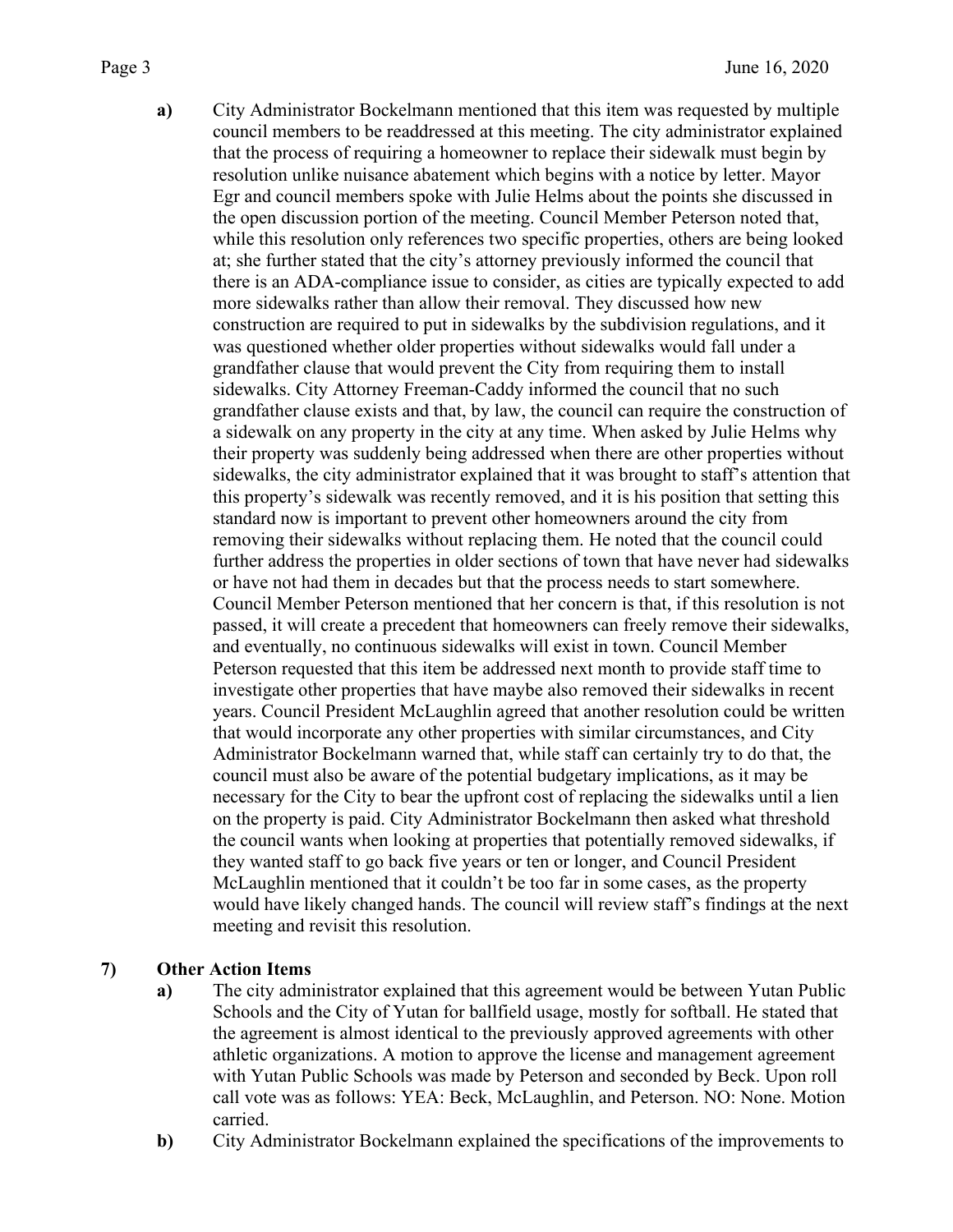the basketball court by Timbercrest Park. He noted that it would use the majority of the available keno funds, which would prevent other proposed keno projects from being completed this year. A motion to approve the basketball court improvement bid from Sport Construction Midwest for an amount not to exceed \$16,200.00 was made by Peterson and seconded by Beck. Upon roll call vote was as follows: YEA: Beck, McLaughlin, and Peterson. NO: None. Motion carried.

- **c)** The city administrator told the council that there was funding in the budget to accommodate the bonding of a water main project. While that was initially planned to be a water main on 4<sup>th</sup> Street, it was deemed more desirable by the completed infrastructure study to replace the water main on  $5<sup>th</sup>$  Street instead. JEO engineer Zach Schulz briefly described the items included with the proposed construction services agreement. City Administrator Bockelmann explained that the cost of this agreement would likely be paid through pre-bond financing and would not greatly impact the operational budget for this fiscal year. They discussed the estimated timeline for the project. The city attorney requested to review the contract before the bid documents go public, and the JEO engineer agreed. A motion to approve the proposed construction services agreement with JEO Consulting Group for an amount not to exceed \$32,500 was made by McLaughlin and seconded by Peterson. Upon roll call, vote was as follows: YEA: Beck, McLaughlin, and Peterson. NO: None. Motion carried.
- **d)** City Administrator Bockelmann provided the council with different options for timeclocks, per the request of a council member. Council President McLaughlin asked whether there was a specific incident that caused this issue to be brought up, and the city administrator explained that there was some confusion on a timecard several months ago that was resolved and has not resulted in any issues since. Council Member Peterson expressed her preference to keep the current procedure in place. Mayor Egr asked Council Members McLaughlin and Beck whether they shared that preference, and both agreed. No action was taken.

# **8) Discussion Items**

- **a)** The city administrator outlined updated information from the governor regarding the directed health measure (DHM) currently in place as well as the expected loosening of restrictions in the coming weeks. He noted which facilities were open and what restrictions are in place for those facilities. City Administrator Bockelmann requested that the city office be reopened to the public on Monday, June  $22<sup>nd</sup>$ , and the mayor and council agreed. Staff will advertise the reopening via the City's Facebook.
- **b)** It was explained that a current employee applied for the part-time administrative assistant position and would, in working that role in addition to her existing position, likely pass the current threshold for a full-time employee, which would entitle her to benefits. The city administrator explained that the two options would be to extend the benefits to the employee, as the financial impact would be mostly offset by the current City Clerk-Treasurer reducing to part-time hours as planned, or to alter the handbook to raise the threshold for a full-time employee from 30 hours per week to 40 hours. The council discussed both options and ultimately decided to offer the benefits to the existing employee and also change the definition of full-time to an employee who regularly works no less than 40 hours per week.